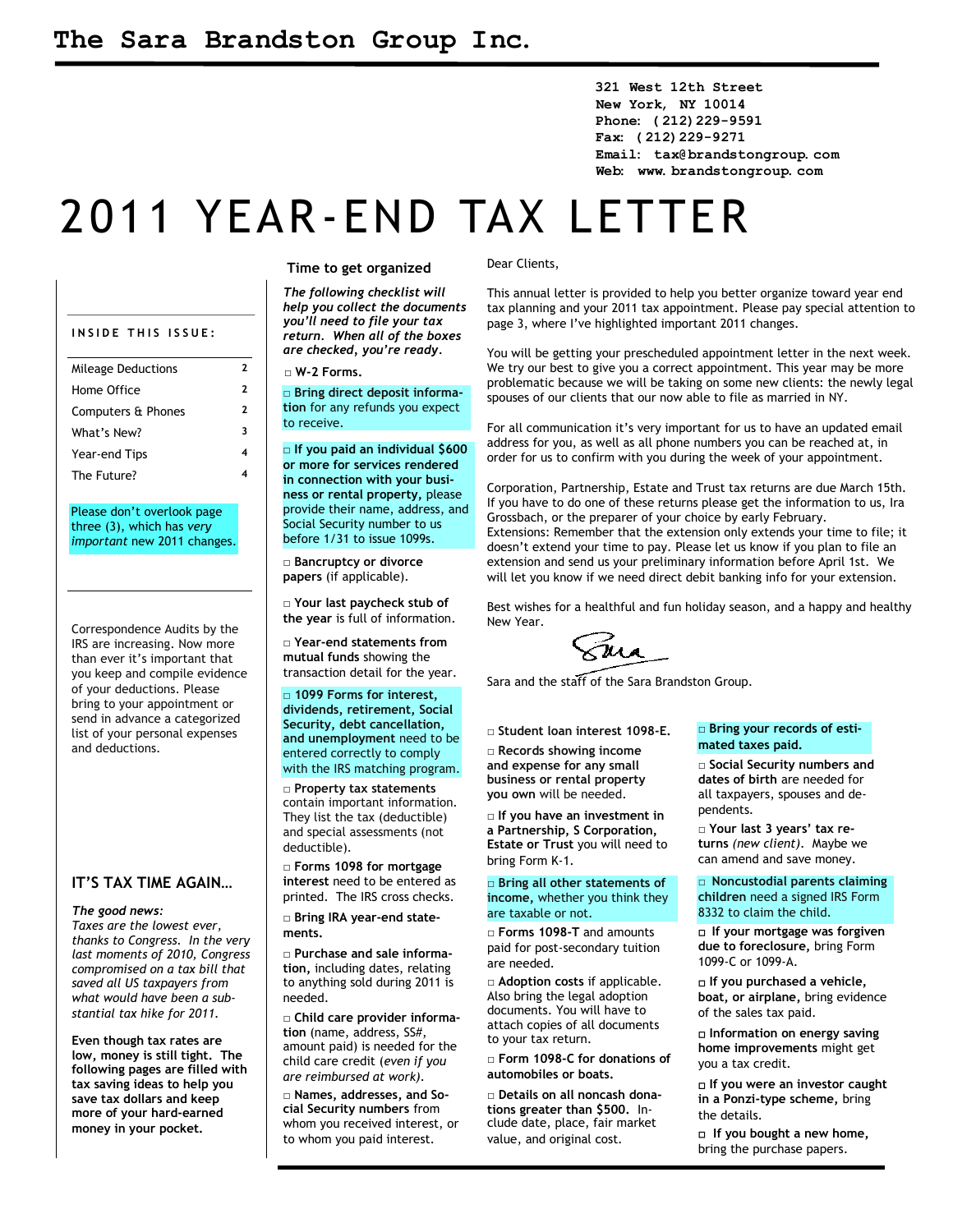**Car mileage rates:** please figure your mileage in two parts this year, as the rates changed midyear. From January through June and July through December.

**Semi-Adult kids:** if your children work and want to file their own returns, please have them wait until we work on yours. If your child files first and takes their own exemption, it could cause problems for your return filing.

**IRA RMD distributions:** should be made by 12/31. This is the last year you can have your RMD be paid directly to a charitable organization, thus lowering your Adjusted Gross Income.

**Energy Star credits:** go to energy star.gov. The item's serial number will help you determine which credit you are entitled to.

**NYS has expanded its online services:** to allow to you view your estimated taxes paid- go to http://www.tax.ny.gov and follow login instructions.

#### **Low income Year?**

Contact us before year end to help you determine whether rolling your current IRA to a Roth, or pulling money out of your IRA would be advantageous tax -wise.

If you had help from friends and family to pay your expenses this year, some might still be deductible by you. The Tax Court recently ruled that medical expenses and Real Estate taxes paid on your behalf are still your deduction.

*To avail yourself of tax deductions, you need to be organized and well documented.* 

*Save proof of all tax deductible purchases.* 

### $D$  **EDUCTING** MILEAGE?

**Did you drive for charity?** If so, you can deduct **14¢** for every mile you drove.

**If your medical expenses exceed 7.5% of your income,** you may want to calculate a mileage deduction. Medical miles for 2011 are calculated at **19¢ per mile from 1/1/11 through 6/31/11, and 23.5¢ thereafter.** 

**If you drove for business purposes,** the situation is a little more complicated: First decide which miles qualify.

**Use the following three scenarios to determine how many miles you can deduct.** Keep in mind the following statement: **In general, commuting is not deductible.** 

**If you have an office or regular place of business outside your home,** you may not deduct miles commuting to and

from work or to your first or from your last stop, but you may deduct mileage to drive to a *temporary work place* (less than one year's duration or less than 35 times a year) and mileage to and from different work locations during the day.

**If you have an office in your home that qualifies for a home office deduction,** all of your business-related mileage is deductible.

**If you work out of your home but do not qualify for the home office deduction,** the distance between home and your first stop and between your last stop and home are nondeductible commuting miles. You should carefully plan to have your first and last stops close to home to maximize the mileage deduction. A trip to the bank, post office, or a nearby supplier can help increase deductible business miles.

**Once you have determined which miles to count,** you need to decide whether to use the *standard mileage* rate or actual expenses.

The *standard mileage rate for qualified business use* for 2011 is **51¢ per mile from 1/1/11 through 6/30/11, and 55.5¢ thereafter.**

**Don't forget to record the year-end odometer reading if you are planning on a business mileage deduction.** 

**Which method is best?**  In general, the standard method works best if your business miles are high or your vehicle is economical to run.

The actual expense method works best if your vehicle weighs over 6000 pounds, is costly to run, or you do not have that many miles in total.

### **DO YOU WORK AT HOME?**

*If you are self-employed*, you may qualify for the home office deduction if you use a portion of your home **exclusively** as your principal place of business, to store inventory, or to conduct substantial management or administrative activities. There can be no other fixed location where the above activities can be done.

*If you are an employee*, your home office must be required by your employer.

The office space still needs to be **used regularly and exclusively for business**. You can not have any other usage of the area whatsoever. Using your office for personal or investment reasons eliminates the deduction as far as the IRS is concerned, so be careful to keep your office space and computer usage all business.

Having a deductible home office means you can deduct all of your local business travel as described earlier, and you will not have to keep a log of computer usage because your computer will be used exclusively for business.

If your office qualifies, you will need additional information: Measure the business space and the total space. You will also need your mortgage interest, taxes, insurance, association fees, repairs, maintenance, utilities, garbage, security, and rent paid. Also, provide an accounting of the total investment in your home.

### **COMPUTER & CELL PHONE GUIDELINES**

Did you buy a computer that you would like to deduct? You can use the following guide to determine what is deductible.

*If you are an employee*, a computer must be required as a condition of employment and for the convenience of your employer to be deductible.

*If you are self-employed*, the business percentage of computer usage, measured by time, is deductible.

*If you use your computer for investments*, the business percentage of use may also be deductible if you itemize.

*If you are a student,* the use of a computer is not deductible, but you can tap your 529 plan for a computer purchase.

*Keep a log of computer usage to support your deduction.* 

**Cell phone deductions are as follows:** 

*Employers providing cell phones* do not have to require records of use to provide taxfree cell phones to employees.

*Employees required to use cell phones for work* can deduct cell phone use to the extent used for business.

*Self employed individuals* can deduct business cell phone usage. The IRS, however, still has a hard time believing a cell phone is 100% for business. It's wise to keep a log of use.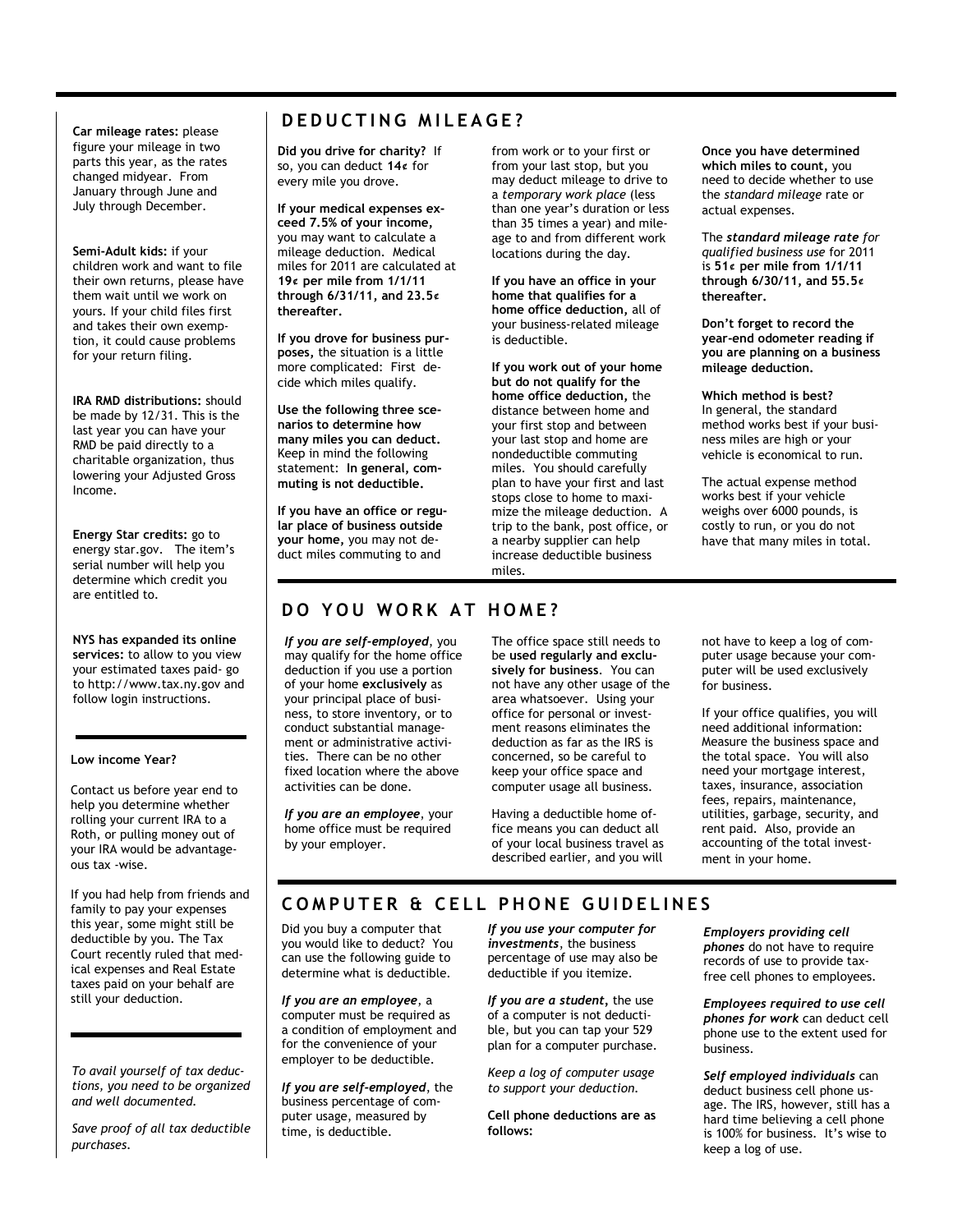# **WHAT' S NEW F O R 2011?**

#### *How will you fare?*

**Every taxpayer benefits from the same low rates as in 2010, thanks to Congress:**

In the very last moments of 2010, Congress compromised on a tax bill that saved all US taxpayers from what would have been a substantial tax hike for 2011.

**A little tax history…** In 2001 Congress passed a tax bill to slowly revive the economy over a ten year period. After the ten year period of increasingly lower taxes, the tax rates were to revert back to pre-2001 conditions. 2010 would be as good as it gets, and 2011 would be a real tax shocker. It became evident that a tax shocker would not be appropriate for our shaky economy, so Congress went to work.

If it weren't for this Congressional action, the lowest tax rate would have jumped from 10% to 15% and the highest rate from 35% to 39.6%.

**Are you a worker?** You may have noticed an increase in pay. Congress is giving you a "payroll tax holiday" for 2011. Instead of extracting 6.2% from your paycheck for Social Security, 4.2% was taken. If you spent it all, you did exactly what Congress wanted.

**Are you self-employed?** You will also benefit at tax time. Your self-employment tax calculation will be reduced by 2%. In addition, special 100% expensing rules are in effect to encourage investment in new business assets.

**Did you get a payroll tax break for hiring employees in 2010?** You may qualify for a new tax credit if the employee lasted a year.

**Are you married?** You were saved from the marriage tax penalty for 2011.

**Do you have young children?**  You can still benefit from the Child Tax Credit, the Earned Income Credit, and the Dependent Care Credit at the same levels as in the past.

**Do you have children in college?** The American Opportunity Tax Credit is still a part of your tax picture if you meet the qualifications. The credit of up to \$2,500, which was scheduled to expire, helped a lot of taxpayers in 2010. Thank you Congress.

**Are you an investor?** You are still in luck. Capital gains and qualified dividends are still free of Federal tax in the 10% and 15% tax bracket and 15% for all other filers.

**Are you paying on student loans?** The interest on old loans of up to \$2,500 is still deductible as it was in 2010.

**Did you do a 2010 Roth conversion?** If you deferred the tax to 2011 and 2012, the first installment is due. If it was a bad idea to defer, you can always amend your 2010 to pay all of the tax in one year.

**Did you make energy saving home improvements in 2011?** The rules are stricter than 2010, but you may still be able to qualify for a credit of up to \$500.

**Various IRS rulings have clarified the following expenses as medical deductions:** 

● Lactation expenses

● The cost of a caregiver for a dementia patient (even if the caregiver is non-licensed)

● A portion of a special diet prescribed by a doctor can be deductible if the cost of the diet exceeds the cost of what would normally be eaten.

● Fees remitted to alternative medical practitioners can be deducted.

● The cost to repair hearing aids can be deducted.

### **Going, Going, gone….**

**2011 is your last chance to take advantage of the following tax breaks:** 

- Mortgage insurance premiums on your personal residence
- The teachers special deduction for up to \$250 in classroom supplies
- Sales tax instead of state income tax as an itemized deduction
- The adjustment deduction for post secondary tuition.
- Direct charitable contributions of IRA proceeds.

**The Health Care legislation that was passed in 2010 is still a part of the tax picture.** The tax provisions that still may affect you are listed below:

*Changes taking effect in 2011:*  ● Over-the-counter medicines will no longer be reimbursed through flex plans. ● Nonqualifying HSA/MSA distri butions will be penalized at 20%. ● Drug manufacturers will pay

new fees.

*Changes taking effect in 2013:*  ● High earning workers will pay an additional Hospital insurance tax of .9%.

● High income individuals will pay a surtax on unearned income.

• The threshold for deducting medical expenses will increase.

● Annual FSA contributions will be capped at \$2,500.

● Health plans will pay an annual fee.

● Retiree drug coverage will be eliminated.

*Changes taking effect in 2014:*  • Large employers not offering health insurance must pay a penalty.

● Individuals not having health insurance face a penalty.

### **We want to emphasize:**

**Legally married same-sex couples:** are required to file jointly on NY returns starting this year. If your spouse is not our client, the two of you need to determine whether we or their accountant should do your taxes. Though each of your Federal returns must still be filed as single, we need to figure the NY return both as married filing jointly and married filing separately in order to determine which saves you more money.

**Schedule C filers:** are now required to check a box on whether they paid \$600 or more to anyone during the year, and whether they issued the proper 1099s. There are new and larger penalties for late 1099 filings and for not filing. Please see the first page for the rules on what and when we need to file 1099s for you, in a timely fashion.

**Foreign Bank and Security accounts:** in addition to the annual required filing of form 90-22.1 there is a newly required information filing with your return-Form 8938, for taxpayers with over \$50,000 in foreign accounts. Please contact our office.

**Rental property owners:**  are now required, on the revised Schedule E, to state how many days the property was rented out, and how many days it was used by you or family members.